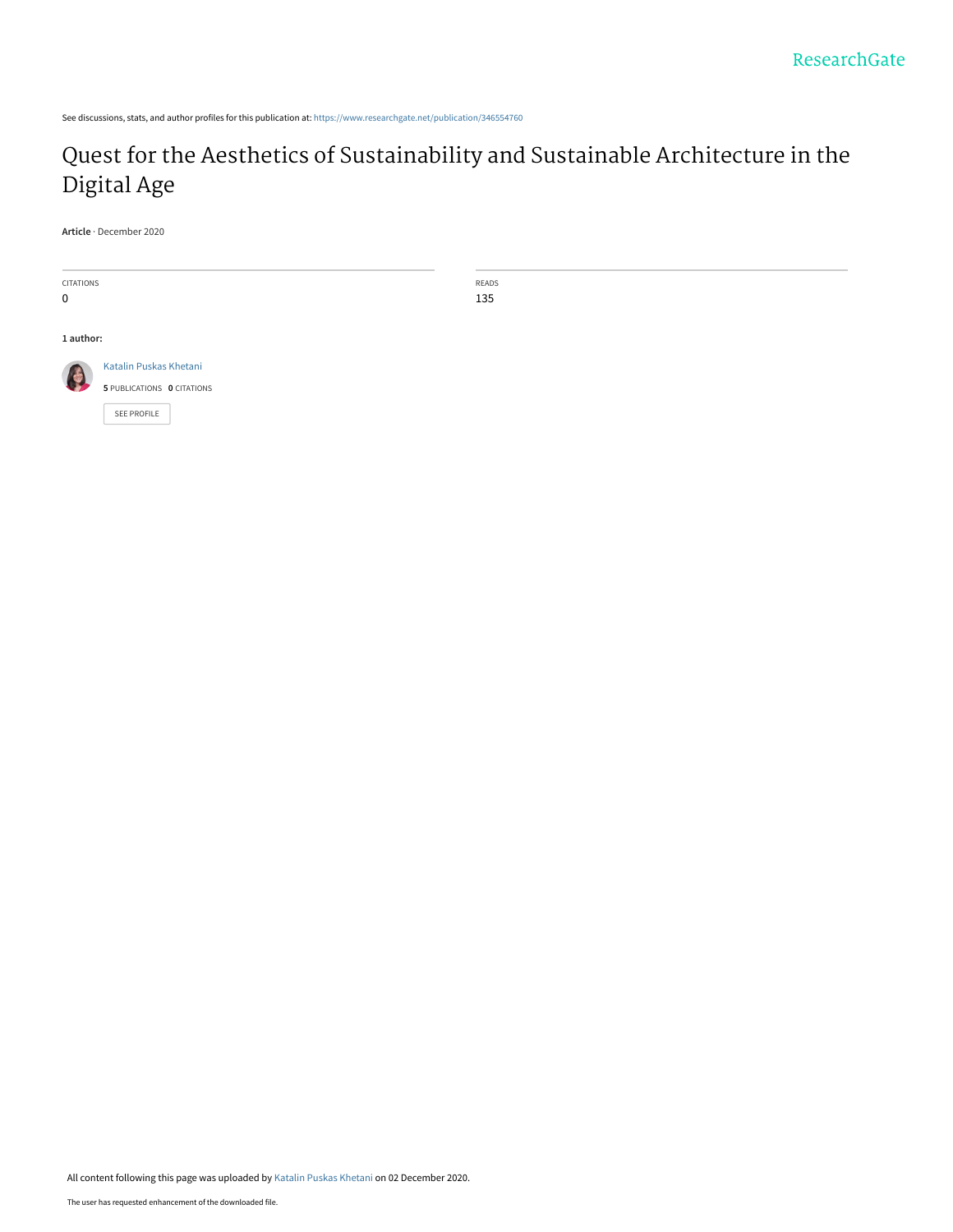# **Quest for the Aesthetics of Sustainability and Sustainable Architecture in the Digital Age**

#### **Katalin Puskas Khetani**

Independent Research, Kuala Lumpur, Malaysia E-mail address: katalin@aptiservices.com

**Abstract:** Architectural styles or architectural aesthetics are very powerful tools for expressing the very core values, customs, emotions, thoughts and philosophies of a culture or society. The emergence of each architectural style was a result of a great shift in humanity's way of life. The reviewed literature suggests that these major shifts in the history of man were caused by technical development and innovations of industrial revolutions. These new incremental technological changes created a human development path that reached a level which is no longer sustainable. Sustainability became possibly the most important motto of our age however, the pronounced sustainable architectural style and aesthetics that would communicate the underpinning philosophies, thoughts, emotions and values is yet to emerge. This article aims to investigate the underlying conditions and factors why sustainability has not yet revealed itself aesthetically as a distinctive architectural style.

**Keyword:** sustainable architecture, sustainability, aesthetics, style, Alexander Gottlieb Baumgarten, Susanne Langer, sustainable business model, 4IR, Biomimetic, Biomimicry.

#### **1. Introduction**

#### *1.1. Sustainability, Architecture and Aesthetics*

The most frequently cited definition of sustainable development was coined by the Brundtland Report in 1987 as the "development that meets the needs of the present without compromising the ability of future generations to meet their own needs" (World Commission on Environment and Development (WCED, 1987)). The architecture of the 20th century and its predecessors were driven by technical change and new technologies. The modernist movements' aim was to gain control over nature by technology, and the minimization of consumption or waste was not amongst the important factors to be considered. (Lee, 2011) The steady rise of consumption arrived to a stage when humanity started to realize that it was no longer sustainable anymore and started with the Stockholm conference in 1972, the [Earth Summit](https://en.wikipedia.org/wiki/Earth_Summit) in [Rio de](https://en.wikipedia.org/wiki/Rio_de_Janeiro)  [Janeiro](https://en.wikipedia.org/wiki/Rio_de_Janeiro) in 1992, followed by the Kyoto Protocol in 1997, the Johannesburg Declaration on Sustainable Development in 2002, and the Paris Agreement in 2016; humanity is now in perpetual search to find solutions for our environmental crises (Singh, 2016). According to the 'Advancing Net Zero Status Report 2020', published by the World Green Building Council, the building and construction sector is responsible for a great share of the caused environmental emergency. Buildings consume 36% of the energy produced and are responsible for 39% of global carbon emissions, making it the largest contributing sector to climate change. Glen Hill (Lee, 2011) suggested that technological developments led by the industrial revolution created huge incremental changes in human life styles, and these new life styles made it necessary for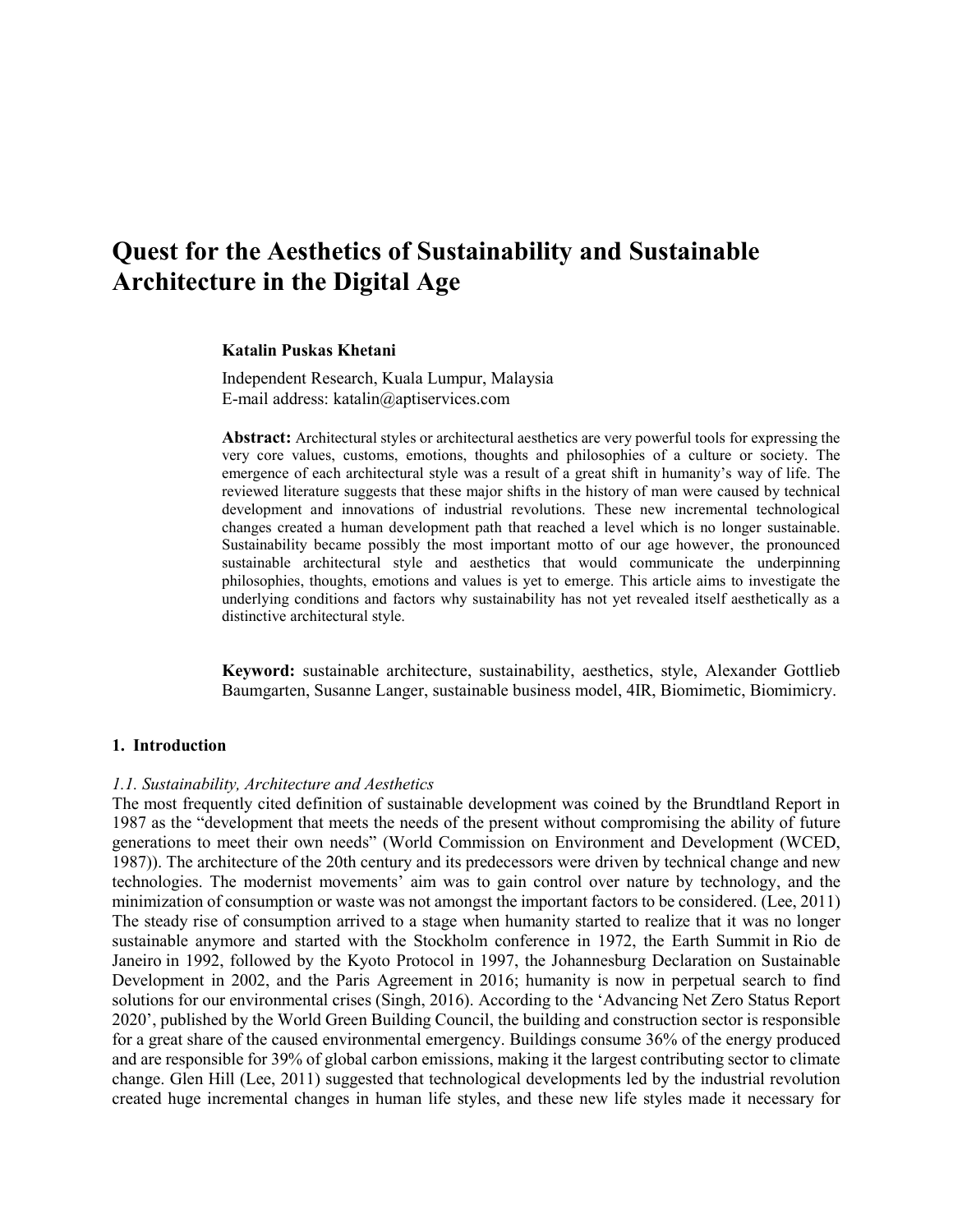humanity to consume increasing quantities. The advanced life styles and social circumstances created new far-reaching changes in feelings, thoughts, trends and philosophies that manifested in the emergence of new architectural aesthetics. Architectural styles transform from one to another when the underlying philosophical base becomes outdated, exhausted or not relevant anymore. After this, the new style with the underpinning new idea and philosophy will be set free for a time, but as every style it will reach its climax and will lose its flair and meaning and will give its place to new, fresh inventions, ideas and styles (Jones, 1856). As Sir Norman Foster phrased in 2014 "Architecture is an expression of values – the way we build is a reflection of the way we live…every era produces its own vocabulary". Further to Sir Foster's approach, architectural styles of different ages can be perceived as a way of communicating our culture via different architectural styles or visual terminologies. In essence, architectural styles or aesthetics has an important role in communicating some sort of innate internal quality or knowledge. Without a definite style or architectural aesthetics, this sort of transfer of knowledge or invisible qualities would not be possible.

The term "aesthetics" was coined by the German philosopher Alexander Gottlieb Baumgartner in the18<sup>th</sup> century, originating from the ancient Greek word αἰσθητικός (aisthetikos). In the antique world, this term had a significantly different meaning, which was 'the ability to receive stimulation to the bodily senses'. According to Baumgarten's description aesthetics is a "form of knowledge that is gained from that which is sensed"(Lee, 2011). Baumgartner suggested "to bring the critical treatment of the beautiful under rational principles and so to raise its rules to the rank of a science". Baumgarten formed his philosophy of aesthetics just at the beginning of the first industrial revolution when the development of art as a commercial enterprise resulted in the rise of a 'nouveau riche' class across Europe asking for a definition of "good and bad taste, thus good and bad art". Baumgarten described aesthetics as "the younger sister of logic", the role of aesthetics for perception or sense cognition according to Baumgarten is the same as what logic does for intellectual cognition. (Miller, 2011). With the reemergence of cognitive theories of art in the 20th century, German-American philosophical Susanne Langer's approach shows significant "family resemblance" to Baumgarten's theory (Gregor, 2015). Further to this, Correia(2019) investigating Langer's philosophy, argued that the concept of culture gains clarity if we see it as the human mind's categorization of reality. A culture is like a consistent pattern of thought in action. (Benedict, 1989). Furthermore to this, architectural styles can be considered as parts of these consistent patterns created by the human mind's categorization of reality.

### *1.2. Industrial Revolutions and Architectural Styles*

The 1st industrial revolution started around the mid-18<sup>th</sup> century, signified by the European 'revivalist' and Eastern influenced styles. The second industrial revolution, which started around 1890, brought with it Art Nouveau and then the Art Deco styles. With the third industrial revolution, the digital era of the 1990's created the modernist architectural styles. Klaus Schwab, founder and executive chairman of the World Economic Forum, in his book titled The Fourth Industrial Revolution (2017) wrote that this new era would be characterized by tremendous social and technological changes and the merging of digital, physical, and biological innovations that will affect all of us in the very core of our life. However, as of today, no overarching architectural style has emerged yet as a medium to communicate the new values. Most probably, this new style will also have its own vocabulary heavily relying on the technical advancement of our age, such as cloud computing, augmented reality (AR), big data, virtual reality (VR), machine learning (ML) , artificial intelligence (AI) and other technical achievements of the new digital age (Xu, 2018). However, these advanced technological solutions only provide a platform for communication. The question is what values, culture and philosophies are supposed to be communicated on these channels, to give momentum to a new architectural style to flourish (Lee, 2011)? Sustainability, sustainable design and development are one of the most compelling approaches, receiving global attention of our time. Given the increased interest in this area, it is important to investigate whether sustainability has become an inherent part of the architectural discipline as a whole (Lee, 2011). Can we talk about sustainable architectural style or aesthetics? Furthermore to the above, the important, genuine meaning of sustainability can only be communicated on a large scale via a distinct sustainable architectural style. In contrast to this Glen Hill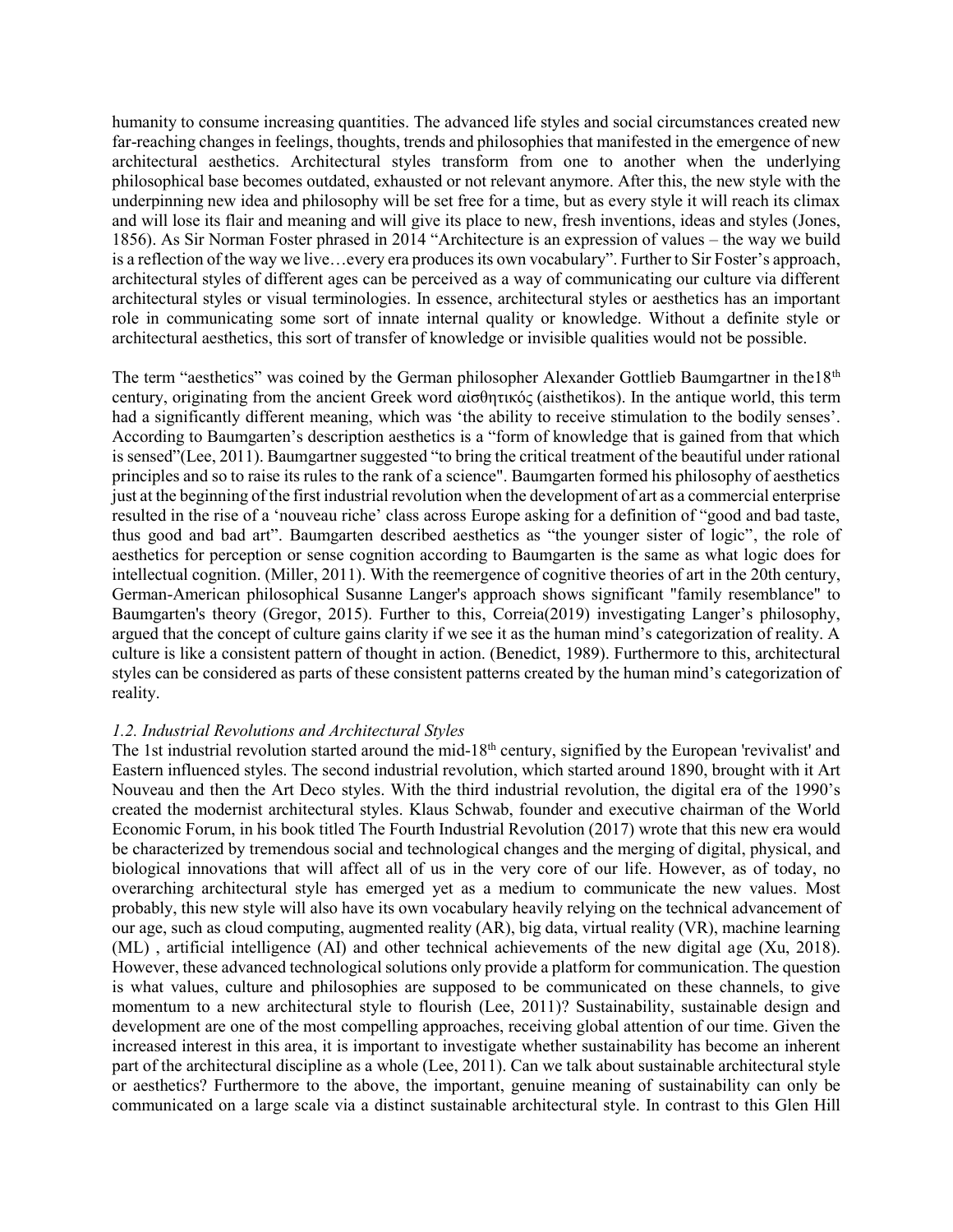$(Lee, 2011)$  mentions that according to contemporary architectural theorists, the current changeable buoyant sequence of styles resulted in the complete loss of meaning and importance of architectural aesthetics. However, this assumption would also result in the loss of opportunity for expression and communication via architecture. In Langer's terminology it would mean that semantic symbols would be reduced to simple physical signals (Correia, 2019). To further elaborate on this question, according to Susan Maxman, the first woman president of the [American Institute of Architects](https://en.wikipedia.org/wiki/American_Institute_of_Architects) and who received national appreciation for her expertise in adoption of the sustainable design principles in her projects has suggested that "sustainable architecture is an approach, an attitude. It should not really even have a label. It should just be architecture." (Guy, 2001)

### *1.3. Sustainable Architecture - Sustainable Business Models*

Three acclaimed professionals, Rem Koolhaas, Peter Eisenman and Wolf Prix were asked if there is such a thing as aesthetics in sustainable architecture today. All three answers were no to this question. Jauslin (Lee, 2011) argues the conclusion that can be drawn from the three most prominent professionals in the field of architecture is that, as of today, there is no consensus on what the possibilities of sustainable architectural aesthetics are or whether they exist at all. Contrary to several ambitious and enthusiastic attempts of architectural professionals, a distinctive sustainable architectural style has not yet emerged up to the present day. Knowles (Lee, 2011) suggests that often the expression of sustainability or sustainable design is just the last add-ons, extra additional supplementary items annexed at the very end of the design process following all the other design considerations. Sustainability should be given great importance from the very beginning of the project conception phase and they should be an integral part of the design considerations all throughout the project phases (Lee, 2011).

Interestingly, studies regarding sustainable business models showed very similar results. For the successful operation of a business, it is imperative to identify the key factors such as sources of revenue, the intended customer base, products, and details of financing, this is called a business model. [As Osterwalder's](http://alexosterwalder.com/) phrased it "a business model describes the rationale of how an organization creates, delivers and captures value" (Fielt, 2013). Although sustainable business models recognize the importance of sustainability and, therefore the new sustainable approach that emerged is the so-called triple bottom line approach (social, environmental and economic considerations), still these do not represent a truly integral part of these models. Geissdoerfer (2018) in his article provided a comprehensive review of the sustainable business model literature. Their conclusion was that what all these papers have in common was that the sustainable business models were purely a modification of the traditional business models. The only difference was that certain characteristics, goals or concepts were added to the already existing models in order to comply with their sustainable business goals. Thus, sustainability considerations and business model innovation are often not well integrated, with sustainability being treated as an add-on rather than as a core source of value.

### *1.4.Architectural approaches to sustainability*

Sustainability appears in every industry, sector and almost all aspects of our life. Consequently, sustainable development and design is a very large fragmented area involving several interdisciplinary topics, with vested often contradicting interests of multitudes of stakeholders. There are myriad of possible ways and theories to sustainability and without attempting to give a complete picture, the author introduced three pairs of seemingly contradicting sustainability approaches, which could be an exemplary indication of why a distinctive sustainable architectural aesthetic or style has not yet emerged.

(i)Technophilia versus Technophobia (Techno-sceptic) divide. One potential angle to approach this subject is via the two most significant tendencies of sustainable development and design, the technophile and techno-sceptic approach. For the supporters of the technophile approach, the sustainable future is based on hightec building specifications and high technology solutions that are built into the very core of our everyday life. The technophiles believe that humans will only change their behavior if it involves economic benefits. Therefore, humans need some sort of guidance or help to choose and behave in an 'expected',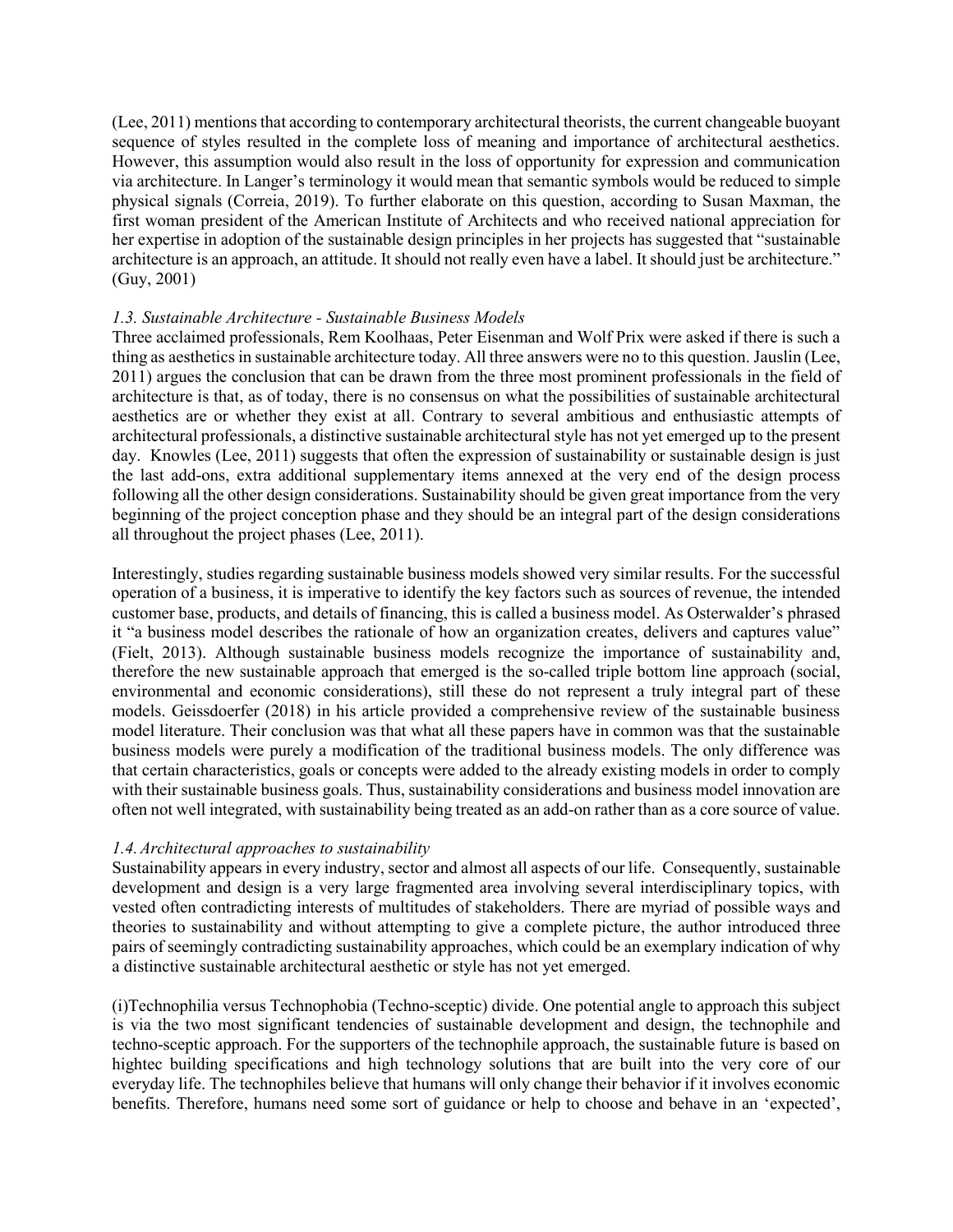sustainable way. (Brand 2013). This approach is often associated with renewable energy such as PV panels, solar thermal collectors, wind turbines, heat pumps and sometimes called gadget architecture or eco-bling by critics. (Lee, 2011).

The supporters of the techno-sceptic approach believe that essentially human behavior, culture, values and attitudes should be changed for a sustainable future and then this would change everything else around them. The techno-sceptic design concept is the so-called passive design approach. These design principles accommodate the natural rules and climatic conditions of the setting, such as the orientation of the façade, the depth of the plan, the building shape, natural ventilation, free cooling and free solar heating. In indeginous cultures, this passive design concept is an integral part of their architecture and has evolved over thousands of years. Although the passive building design, eco-design or vernacular architectural design is already pointing to this techno-sceptic architectural style direction, Sauerbruch and Hutton in their article 'What does Sustainability Look Like' address architect to create a completely new marked architectural style that promotes this paradigm shift based on the change of human lifestyles. (Lee, 2011).

(ii) Holistic versus Prescriptive divide. According to the overall large holistic approach decribed by Banham in his book titled 'The Architecture of the Well-tempered Environment' (1984) is that the three main strategies of ecological thinking, such as conservation (the reduction of resources and materials and the minimalisation of waste), efficiency (efficiency and longer life span of electric and heating appliances and other machineries) and regeneration (the regeneration of natural resources) should be incorporated into the architectural design process in order to achieve sustainability design goals. Lee (2011) emphasizes that one of the major problems of our current architectural approach is that the large overarching holistic ideas and principlessuggested by Banham are completely missing from the conception and design phases. Lee argues, that instead of a comprehensive approach, there is often a belief that sustainability can be achieved by complying with certain prescriptive measures, rules and regulations, benchmarking or ticking boxes in forms. The WEF 'Shaping the Future of Construction: A Breakthrough in Mindset and Technology'(2016) report and the 4IR described by Klaus Schwab also talks about the necessity of a holistic approach to the entire design-build-operate life cycle, but this holistic approach puts the emphasis on a bit different topics. In light of the 4IR Lillehagen (2015) in their article 'Holistic Design for Continuous Innovation and Sustainable Knowledge bases' describes a slightly different picture of the key activities that are necessary for this approach. Although this article is not specifically for architects or construction professionals (as the 4IR is driven by IT and manufacturing sectors), it summarizes ideas of the 4IR that are valid for all industries. They state that 4IR will necessitate new concepts, agile approaches, holistic design, new business models, and sustainable knowledge base methods. Innovation, learning and collaborative networking will have a key importance. They argue that the present systems and knowledge bases are not able to support and deal with the growing complexity and the impacts of change.

Opposite the holistic design principles, the more technically oriented approach places great emphasis on green building rating systems (GBRSs) such as LEED, BREEAM and sustainability assessment frameworks. There are several types of analytical tools, metrics and frameworks to evaluate the achieved level of sustainability. The goal of these frameworks, metrics and tools is to assess the scale of the project's environmental impact. These green building rating tools all have their different approaches based on categories such as planning and design, construction, operation and maintenance, renovation, and demolition phases. These rating tools can also vary based on the type of buildings they are applied to. For this approach, frameworks and assessment systems provide a very important and indispensable tool to create more sustainable buildings.

(iii) 4IR's Prefabrication, modular construction versus Biomimetic, Biomimicry, 'back to nature' approach. The 4th Industrial Revolution (4IR) is about to bring immense changes, disrupting technologies and also vast opportunities to all industries and sectors. According to a report by the WEF (2016), while other industries have accepted these tremendous changes over the last few decades, the engineering and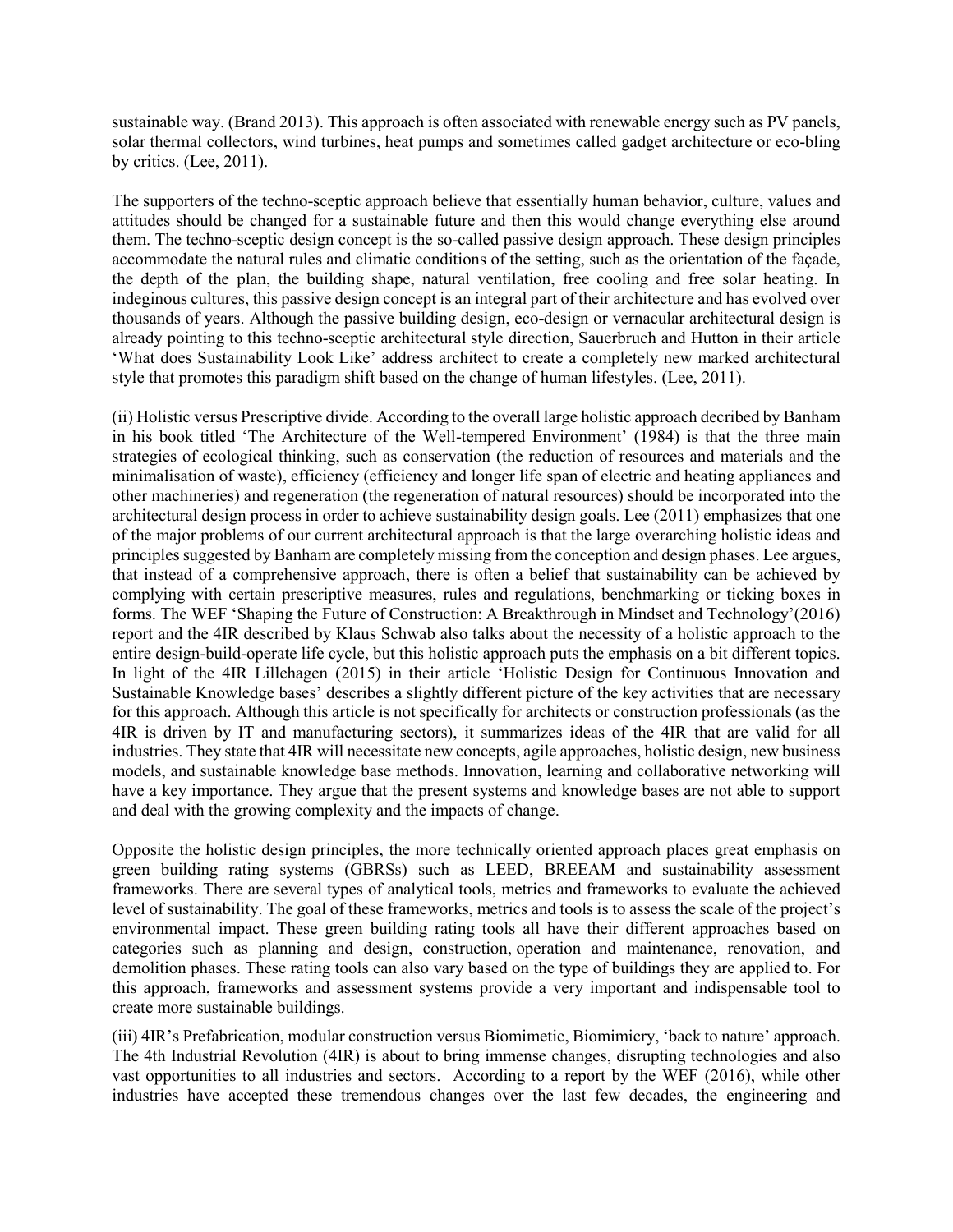construction sector has been reluctant about fully embrace these opportunities. Further to this, the WEF report suggests that the extensive use of standardized, modularized and prefabricated construction methodologies would be one of the potential ways to give a significant boost to this industry. They argue that component standardization could bring many benefits, such as a reduction in construction costs, reduced number of interface and tolerance problems, greater certainty over outcomes, reduced maintenance costs for end-users, and more scope for recycling. Modularization could contribute to the advantages of standardization by expanding the possibilities for flexibility and customization. Prefabrication could boost construction efficiency, facilitate better construction process sequencing and reduce weather-related delays. This could reduce the project's delivery times and construction costs relative to traditional construction methods, and also to provide safer working environments. Prefabrication is suitable for a wide variety of project types, ranging from residential housing to large-scale industrial plants.

Opposite to the prefabrication and modular construction approach in the same time, many research studies point to the direction that working together with nature brings surprisingly positive results. An example of this is Knowles' article 'Solar Aesthetic' (Lee, 2011), where he introduces building forms that were modeled based on the sun's path. As he explains, the natural rhythms of solar cycles molded our human civilization for several thousands of years therefore, these are bound to provide a paramount guide for sustainable architecture. In terms of fundamentally new and integrated methodologies, the so-called biomimetic and biomimicry approach are promising vast opportunities. biomimetics combines architecture, arts and biology in order to study and copy living nature. biomimetics is a highly interdisciplinary scientific field involving the understanding of biological functions, structures and principles of various objects found in nature. The four main areas of biomimetics are: (1) SPACE, bioinspired design for space design, (2) BIOSKIN is the research on energy-efficient facade systems of the future. Features such as light transfer and self-shading passive cooling effects are researched based on natural shapes of cacti, begonias or venus flower baskets for example; (3) BIORNAMETICS is the research of patterns from nature that can be used for architecture, the Fibonacci sequence is an example; (4) GrAB (growing as building) takes growth patterns and dynamics from nature and applies them to architecture. This includes, for example, the study of the mold growth pattern and the potential use of this in architecture (Gruber, 2016). Similar to biomimetic architecture, biomimicry is an approach that learns from and mimics the coping mechanisms found in nature to solve human design problems. Biomimicry architecture is a contemporary philosophy of architecture that searches solutions for sustainability in nature, not copying natural forms, but by understanding the rules regulating those forms. As Janine Benyus, founder of the Biomimicry Institute phrased it: "The truth is, natural organisms have managed to do everything we want to do without guzzling fossil fuels, polluting the planet or mortgaging the future". The key philosophy of biomimetic and biomimicry architectural approaches is that the process of evolution that shaped our world over millions of years provides highly refined natural models that should be studied and applied by architects and engineers.

The announced convergence of digital, physical, and biological innovations of the 4th Industrial Revolution are starting to manifest architecturally to a certain extent in the so-called biomimetic or biomimicry approach, and there are very powerful and inspirational initiations from other described architectural approaches too. The question is, if a distinctive collective sustainable architectural style will emerge from all these sometimes contradicting philosophies and design approaches or not. Jausin (Lee, 2011) argues that the cultivation and propagation of the aesthetics of sustainable architecture is imperative, as this is the only way to address the urging issues of climate change and a world population of 7 billion. Frampton (Lee, 2011) argues that sustainability's aesthetics and architectural style should be a key stimulus, inspiration and motivational factor that would help to enable and deepen our understanding of the pressing issues of our world. Figure 1 shows a structured summary of the 3 pairs of most antagonistic approaches to sustainable architecture identified by the author.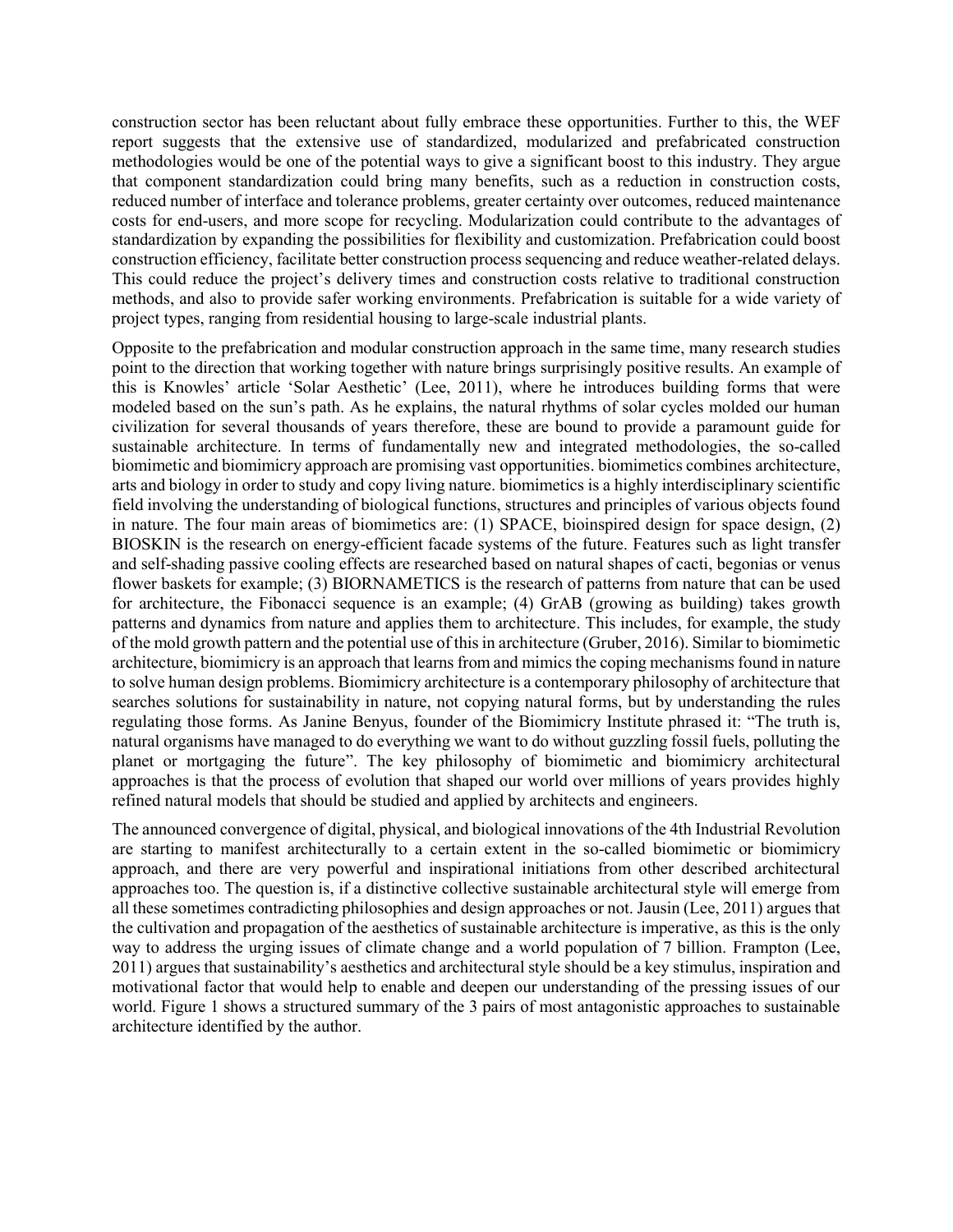### **Figure 1. Structured summary of the 3 pairs of most antagonistic approaches to sustainable architecture**



## **2. Methodology**

The key concept of this research study was a systematic literature review of the slightly overlooked topic of sustainable architecture. There is a vast amount of information, books and body of knowledge available about almost all other aspects of sustainability, except for the underlying potential for a sustainable architectural style. The primary source of information for this study was a literature review of various articles, books, and websites in the topic area of sustainable architecture, sustainability, aesthetics, style, Alexander Gottlieb Baumgarten, Susanne Langer, sustainable business model, 4IR, biomimetic and biomimicry. The papers selected ranged from the year 1856 to 2020 and originated from several fields such as sustainable architecture and design, history of art and architecture, cultural, business and environmental politics studies. The Google Scholar database was used to collect a complete, exhaustive repository of all the available literature relevant to the research topics. The literature review was conducted on a qualitative basis, adhering to standards for gathering, analyzing, and reporting evidence. The key principle of the systematic literature review, the use of an objective and transparent approach, with minimal bias, was strictly followed.

Due to the fact that the picture painted by the reviewed literature showed a very diverse, fragmented and sometimes contradictory scenery, it was imperative to find a suitable approach to try to show all or as many of these trends and tendencies of the subject as possible. The author decided that one of the plausible and appropriate approaches could be to find and pair the most relevant contradictory concepts and try to structure the paper along these dichotomies. Further to this the author identified the following 3 pairs of most antagonistic approaches to sustainable architecture: (i) Technophilia versus Technophobia divide, (ii) Holistic versus Prescriptive divide, (iii) 4IR Prefabrication- modular versus Biomimetic, Biomimicry, 'back to nature' approach. Although definitely there are multitudes of other ways of approaching this field, and even following our method, there must be more dichotomy pairs to be found in sustainable architecture, the author believes that the presented structure gives relevant insight into the targeted topic, which is the question of the aesthetics of sustainable architecture. Table 1 shows the selected sources of the literature review.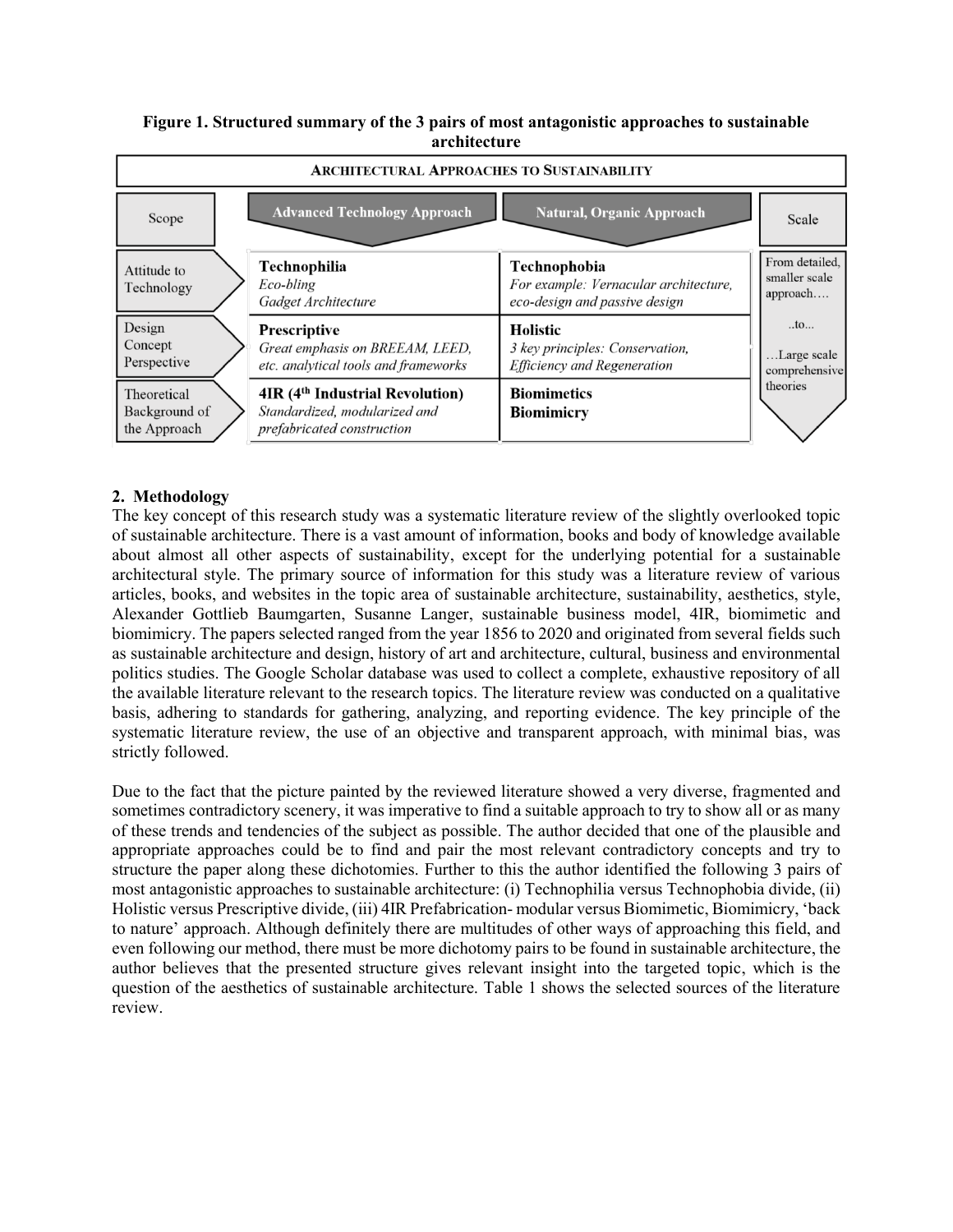| No. | <b>Author's Name</b>                                         | <b>Title</b>                                                                                         | Year | <b>Source</b>                                                                       |
|-----|--------------------------------------------------------------|------------------------------------------------------------------------------------------------------|------|-------------------------------------------------------------------------------------|
| 1.  | Attia, S                                                     | Modern History of Sustainable<br>Architecture.                                                       | 2018 | Regenerative and<br>Positive Impact<br>Architecture<br>SpringerBriefs in<br>Energy, |
| 2.  | Brand, R., & Fischer,<br>J.                                  | Overcoming the<br>technophilia/technophobia<br>split in environmental<br>discourse.                  | 2013 | Environmental<br><b>Politics</b>                                                    |
| 3.  | Correia, C.                                                  | Susanne K. Langer and the Definition of Art.                                                         | 2019 | Eidos. A Journal for<br>Philosophy of Culture                                       |
| 4.  | Gebeshuber, I.                                               | Sustainability through<br>Biomimicry: Discovering a<br>World of Solutions Inspired<br>by Nature      | 2012 | <b>First International</b><br>Conference<br>"Sustainability<br>through Biomimicry:  |
| 5.  | Geissdoerfer, M.,<br>Vladimirova, D., &<br>Evans, S.         | Sustainable business model<br>innovation: A review.                                                  | 2018 | Journal of Cleaner<br>Production,                                                   |
| 6.  | Gregor, M.                                                   | Baumgarten's "Aesthetica."                                                                           | 1983 | The Review of<br>Metaphysics                                                        |
| 7.  | Gruber, P.                                                   | A Biomimetic Approach to<br>Architecture and Design.                                                 | 2016 | www.grc.nasa.gov                                                                    |
| 8.  | Guy, S., $&$ Farmer, G.                                      | Reinterpreting Sustainable<br>Architecture: The Place of<br>Technology.                              | 2001 | Journal of<br>Architectural<br>Education                                            |
| 9.  | Lee, S.                                                      | Aesthetics of sustainable<br>architecture                                                            | 2011 | Repository.Tudelft.Nl.                                                              |
| 10. | WEF in collaboration<br>with The Boston<br>Consulting Group. | Industry Agenda Shaping the<br>Future of Construction A<br>Breakthrough in Mindset and<br>Technology | 2016 | <b>WEF</b>                                                                          |
| 11. | Xu, M., Kim, S. H., &<br>David, J. M.                        | The Fourth Industrial<br>Revolution: Opportunities and<br>Challenges                                 | 2018 | <b>International Journal</b><br>of Financial Research                               |

**Table 1. Articles selected for research contribution**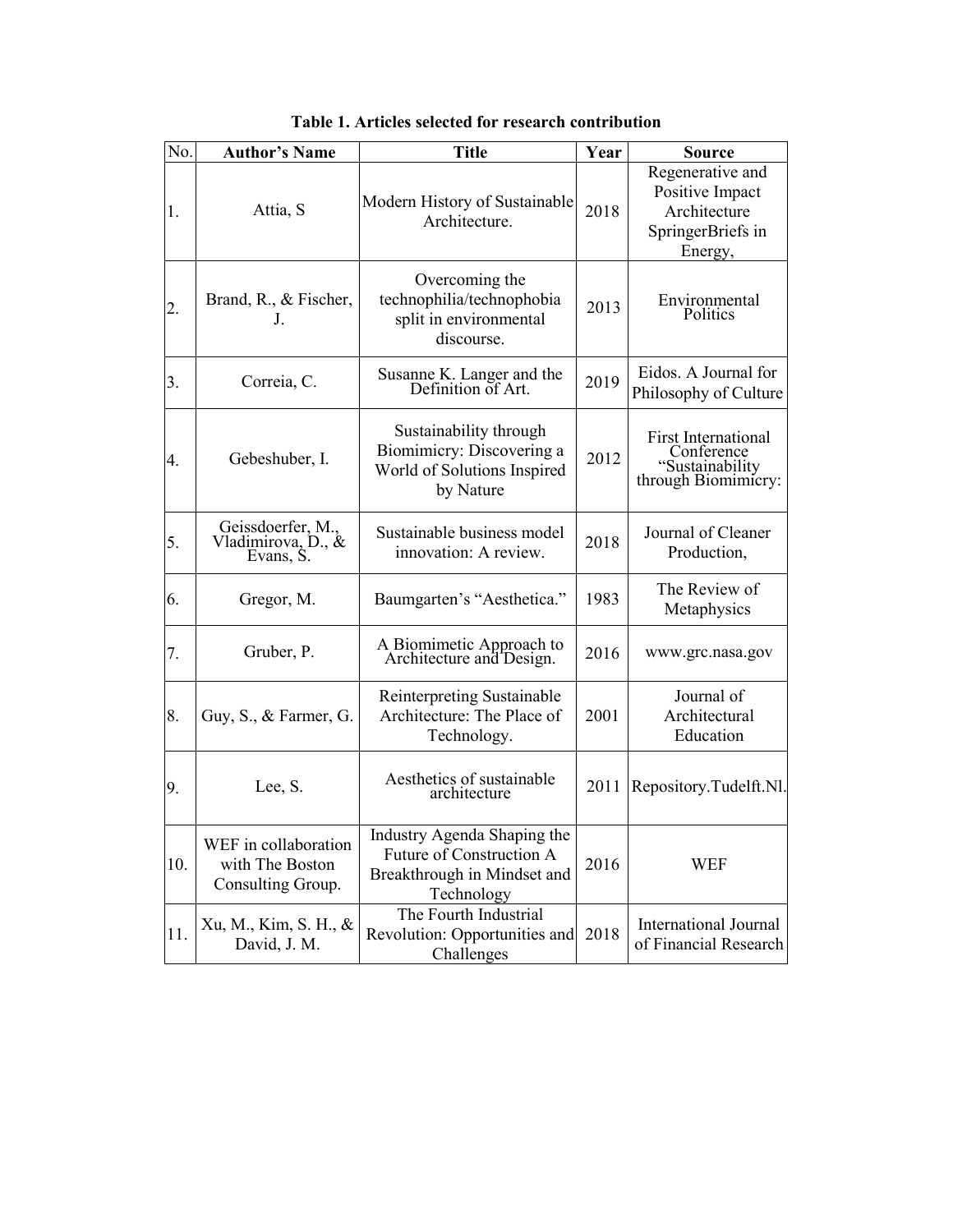### **3. Conclusion**

Sustainability is one of the most compelling approaches to our time. It is present in every industry, sector and even in our everyday life. Architecture, which is the most important expression tool for human culture, values and philosophies, has not gained enough momentum to give birth to a marked sustainable architectural style. The field is very diverse, fragmented and often contains rather contradictory approaches. However, in this turmoil of searching for a path towards sustainable architecture, there are already very interesting signs of a new beginning. The 4th Industrial Revolution announced the convergence of digital, physical, and biological innovations are starting to manifest architecturally to a certain extent in the socalled biomimetic or biomimicry approach, and there are very powerful and inspirational ideas from other described architectural approaches too. The question is, if a distinctive, collective, sustainable architectural style will emerge from all these sometimes contradicting philosophies and design approaches or not. The cultivation and propagation of the aesthetics of sustainable architecture is imperative, as this is the only way to address the urging issues of climate change and a global population of 7 billion. Sustainability's aesthetics and architectural style should be a key stimulus, inspiration and motivational factor that would help to enable and deepen our understanding of the current pressing issues of our world (Lee, 2011).

## **References**

- [1] Attia, S. (2018). Modern History of Sustainable Architecture. *Regenerative and Positive Impact Architecture*, 7–11. https://doi.org/10.1007/978-3-319-66718-8\_2
- [2] Banham, R. (1984). Architecture of the Well-Tempered Environment. In *press.uchicago.edu*.
	- https://press.uchicago.edu/ucp/books/book/chicago/A/bo5956755.html
- [3] Benedict, R. (1934). Patterns of Culture | work by Benedict. In *Encyclopædia Britannica*. https://www.britannica.com/topic/Patterns-of-Culture
- [4] Benyus, J. (2013). *The Biomimicry Institute – Inspiring Sustainable Innovation*. Biomimicry Institute. https://biomimicry.org/
- [5] Brand, R., & Fischer, J. (2013). Overcoming the technophilia/technophobia split in environmental discourse. *Environmental Politics*, *22*(2), 235–254. https://doi.org/10.1080/09644016.2012.730264
- [6] Correia, C. (2019). Susanne K. Langer and the Definition of Art. *Eidos. A Journal for Philosophy of Culture*, *2019*(1), 92. https://www.academia.edu/39112781/Susanne K. Langer and the Definition of Art
- [7] Douglass, D. B. (2008). *Defining a sustainable aesthetic: a new paradigm for architecture: University of Southern California Dissertations and Theses*. Digitallibrary.Usc.Edu. http://digitallibrary.usc.edu/cdm/ref/collection/p15799coll127/id/52628
- [8] Fielt, E. (2013). Conceptualising Business Models: Definitions, Frameworks and Classifications. *Journal of Busi-Ness Models*, *1*(1), 85–105. https://pdfs.semanticscholar.org/8e1a/952ce97a69afc094be8834a61f5bc7fc05d6.pdf
- [9] Gebeshuber, I. (2012). *Sustainability through Biomimicry: Discovering a World of Solutions Inspired by Nature* (pp. 27–28). http://www.iap.tuwien.ac.at/~gebeshuber/Ille\_Keynote\_STB12.pdf
- [10] Geissdoerfer, M., Vladimirova, D., & Evans, S. (2018). Sustainable business model innovation: A review. *Journal of Cleaner Production*, *198*, 401–416. https://doi.org/10.1016/j.jclepro.2018.06.240
- [11] Gregor, M. (1983). Baumgarten's "Aesthetica." *Source: The Review of Metaphysics*, *37*(2), 357–385. http://maxryynanen.net/wp-content/uploads/2016/06/Mary-J.- Gregor-Baumgartens-\_Aesthetica\_.pdf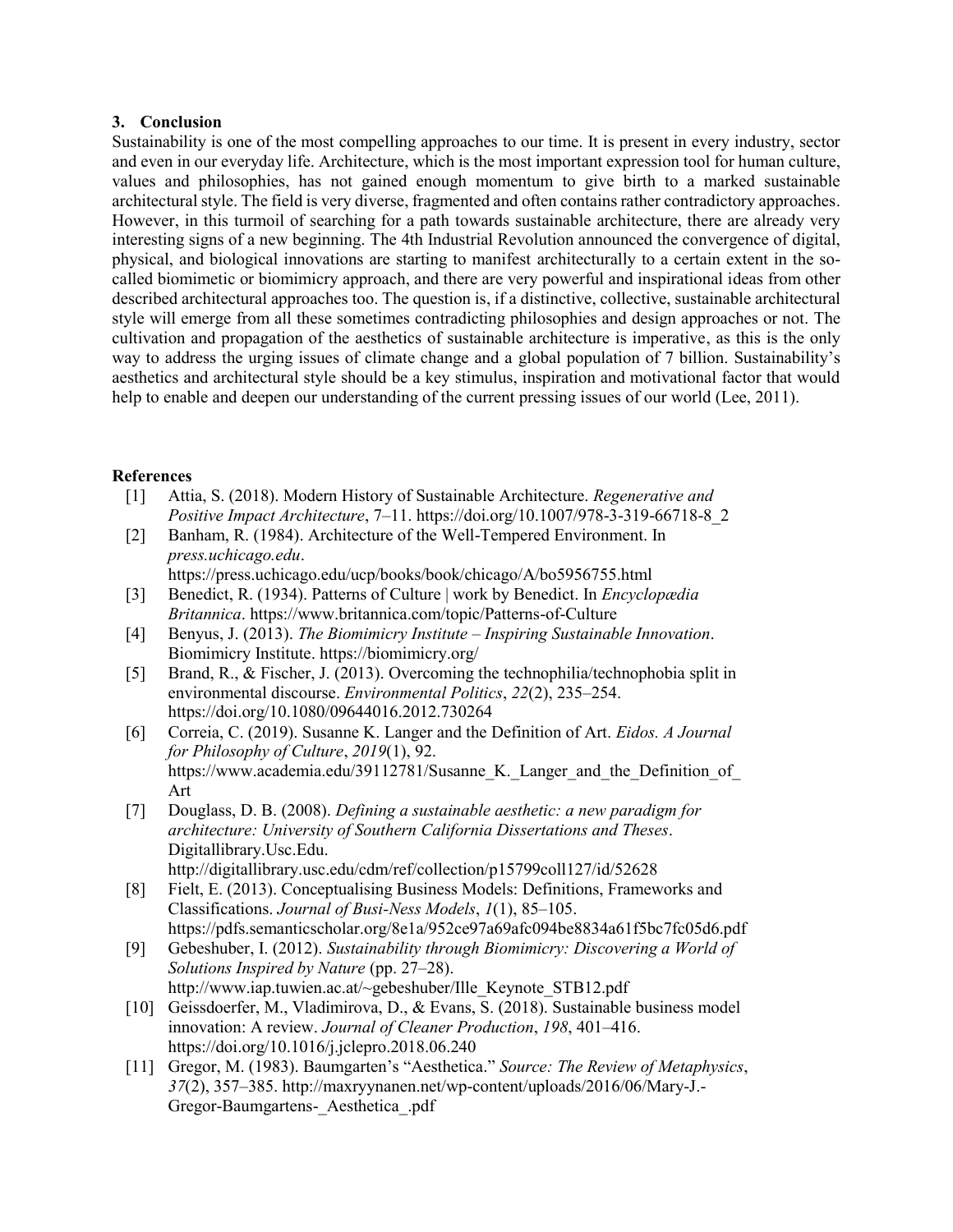- [12] Grover, R., Emmitt, S., & Copping, A. (2018). Sustainable development and architectural practice: Framing strategic approaches in the United Kingdom. *Sustainable Development*, *27*(3), 377–387. https://doi.org/10.1002/sd.1910
- [13] Gruber, P. (2016). *A Biomimetic Approach to Architecture and Design*. https://www.grc.nasa.gov/vine/wpcontent/uploads/sites/91/20160823\_biomimeticapproaches\_k.pdf
- [14] Gruber, P., & Imhof, B. (2017). Patterns of Growth—Biomimetics and Architectural Design. *Buildings*, *7*(2), 32. https://doi.org/10.3390/buildings7020032
- [15] Guy, S., & Farmer, G. (2001). Reinterpreting Sustainable Architecture: The Place of Technology. *Journal of Architectural Education*, *54*(3), 140–148. https://doi.org/10.1162/10464880152632451
- [16] Jones, O. (2019). *Owen Jones' Grammar of Ornament (1856)*. National Museums Scotland. https://www.nms.ac.uk/explore-our-collections/stories/art-anddesign/grammar-of-ornament/
- [17] Khoja, A., & Waheeb, S. (2020). Vernomimicry: Bridging the Gap between Nature and Sustainable Architecture. *Journal of Sustainable Development*, *13*(1), 33. https://doi.org/10.5539/jsd.v13n1p33
- [18] Kono, N. (2014). Brundtland Commission (World Commission on Environment and Development). *Encyclopedia of Quality of Life and Well-Being Research*, 450–452. https://doi.org/10.1007/978-94-007-0753-5\_441
- [19] Lee, S. (2011). Aesthetics of sustainable architecture. *Repository.Tudelft.Nl*. https://repository.tudelft.nl/islandora/object/uuid%3Ab8915e9a-c3b3-4c63-a88d-6f340240f26b
- [20] Lillehagen, F., & Petersen, S. (2015). *Holistic Design for Continuous Innovation and Sustainable Knowledge bases*. http://ceur-ws.org/Vol-1381/paper6.pdf
- [21] *Norman Foster's Interview with The European: "Architecture is the Expression of Values."* (2014, October 31). ArchDaily. https://www.archdaily.com/563537/interview-norman-foster-on-the-role-ofarchitecture-in-modern-society
- [22] Owen, C., & Dovey, K. (2008). Fields of sustainable architecture. *The Journal of Architecture*, *13*(1), 9–21. https://doi.org/10.1080/13602360701865373
- [23] Philosophy, Miller, F. P., Vandome, A. F., & McBrewster, J. (2011). Alexander Gottlieb Baumgarten. In *www.morebooks.de*. Alphascript Publishing. https://www.morebooks.de/store/gb/book/alexander-gottlieb-baumgarten/isbn/978- 613-5-56529-4
- [24] Ripley, R. L., & Bhushan, B. (2016). Bioarchitecture: bioinspired art and architecture—a perspective. *Philosophical Transactions of the Royal Society A: Mathematical, Physical and Engineering Sciences*, *374*(2073), 20160192. https://doi.org/10.1098/rsta.2016.0192
- [25] Saroj, K., & Singh. (2016). Sustainable Development: A Literature Review. *The International Journal of Indian Psychology*, *3*(6), 2349–3429. http://oaji.net/articles/2016/1170-1463510666.pdf
- [26] Schwab, K. (2016). *The Fourth Industrial Revolution, by Klaus Schwab*. World Economic Forum. https://www.weforum.org/about/the-fourth-industrial-revolutionby-klaus-schwab
- [27] Suriyah, S., & Selvakumar, G. (2020). *Study and Evaluation of Biomimicry in Sustainable Architecture | Studies in Indian Place Names*. Archives.Tpnsindia.Org. https://archives.tpnsindia.org/index.php/sipn/article/view/9384
- [28] WEF. (2016). *Industry Agenda Shaping the Future of Construction A Breakthrough in Mindset and Technology Prepared in collaboration with The Boston Consulting Group*.